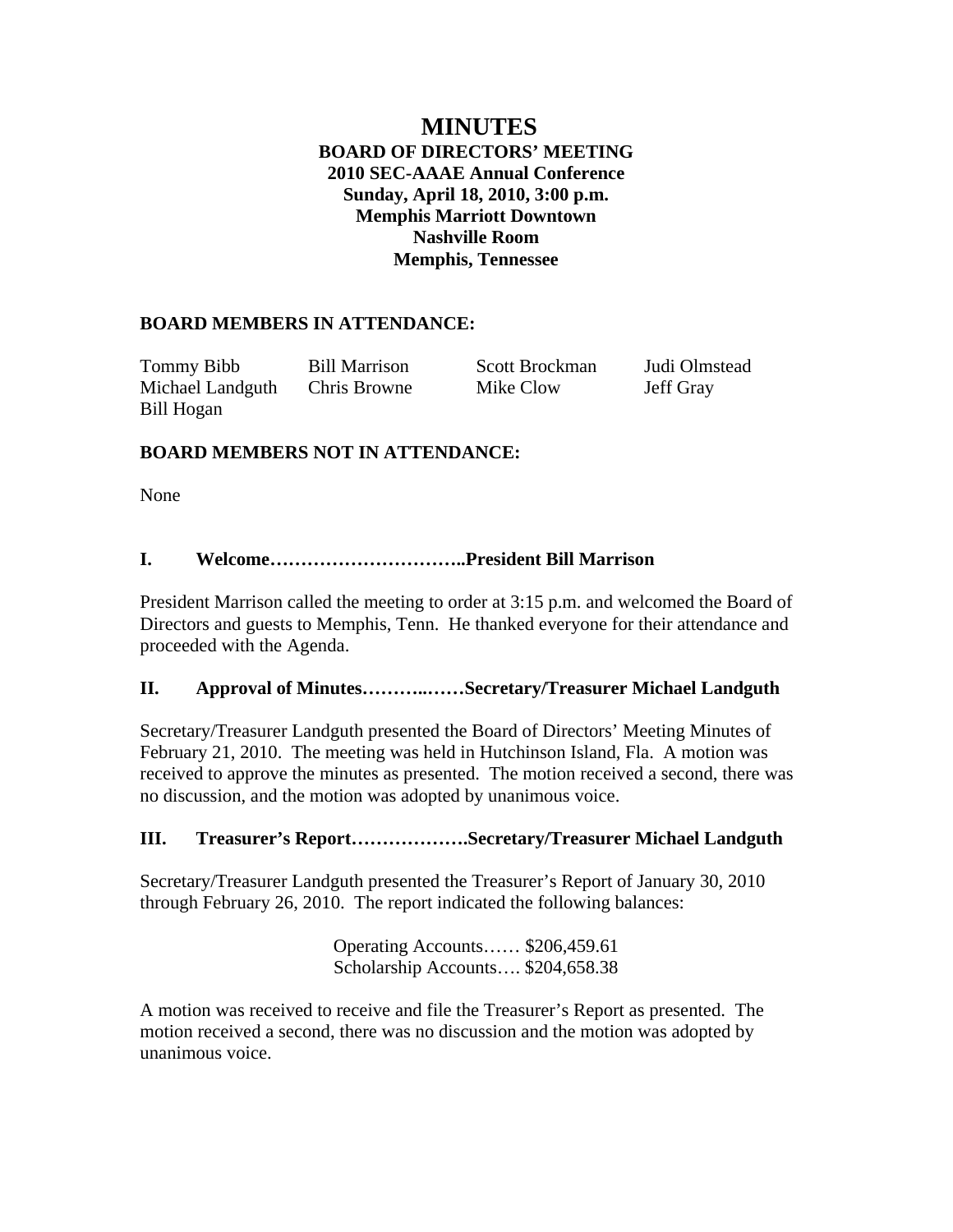# **IV. COMMITTEE REPORTS**

### **Executive Secretary………………………Bob Brammer**

Mr. Brammer presented the following Resolutions of Appreciation for consideration by the Board and ratification by the General Membership:

- President William F. Marrison
- Conference Committee Scott A. Brockman, Chairman
- Memphis Marriott Downtown Director of Event Planning & Operations - Brad Barbour
- Cook Convention Center Event Manager - Alan Waxman
- Memphis-Shelby County Airport Authority
- City of Memphis Mayor Honorable A. C. Wharton
- County of Shelby Interim Mayor Honorable Joe Ford

By consensus, the Board approved moving the Resolutions to the General Membership for ratification.

#### **2010 Finance and Administration Conference………………………………Toney Coleman, Chairman Greg Kelly, Co-Chairman**

Mr. Kelly provided a general overview of the success of the Conference. Final numbers are not available. President Marrison thanked Mr. Coleman, Mr. Kelly and the entire conference committee for their good work.

#### **2010 Annual Conference……………….Scott Brockman**

Mr. Brockman welcomed everyone to his hometown of Memphis, Tenn. Mr. Brockman provided a general overview of the conference agenda and provided insight to the conference planning process, its successes and challenges. The theme of the conference is "Where Music Rocks the Soul". Mr. Brockman gave no specific anticipated financial numbers, but he noted that he fully expected the conference to be financially sound. President Marrison thanked Mr. Brockman for the dedication and hard work exhibited by the 2010 SEC-AAAE Conference Committee and noted that he looked forward to the final accounting and he received an ovation by those in attendance.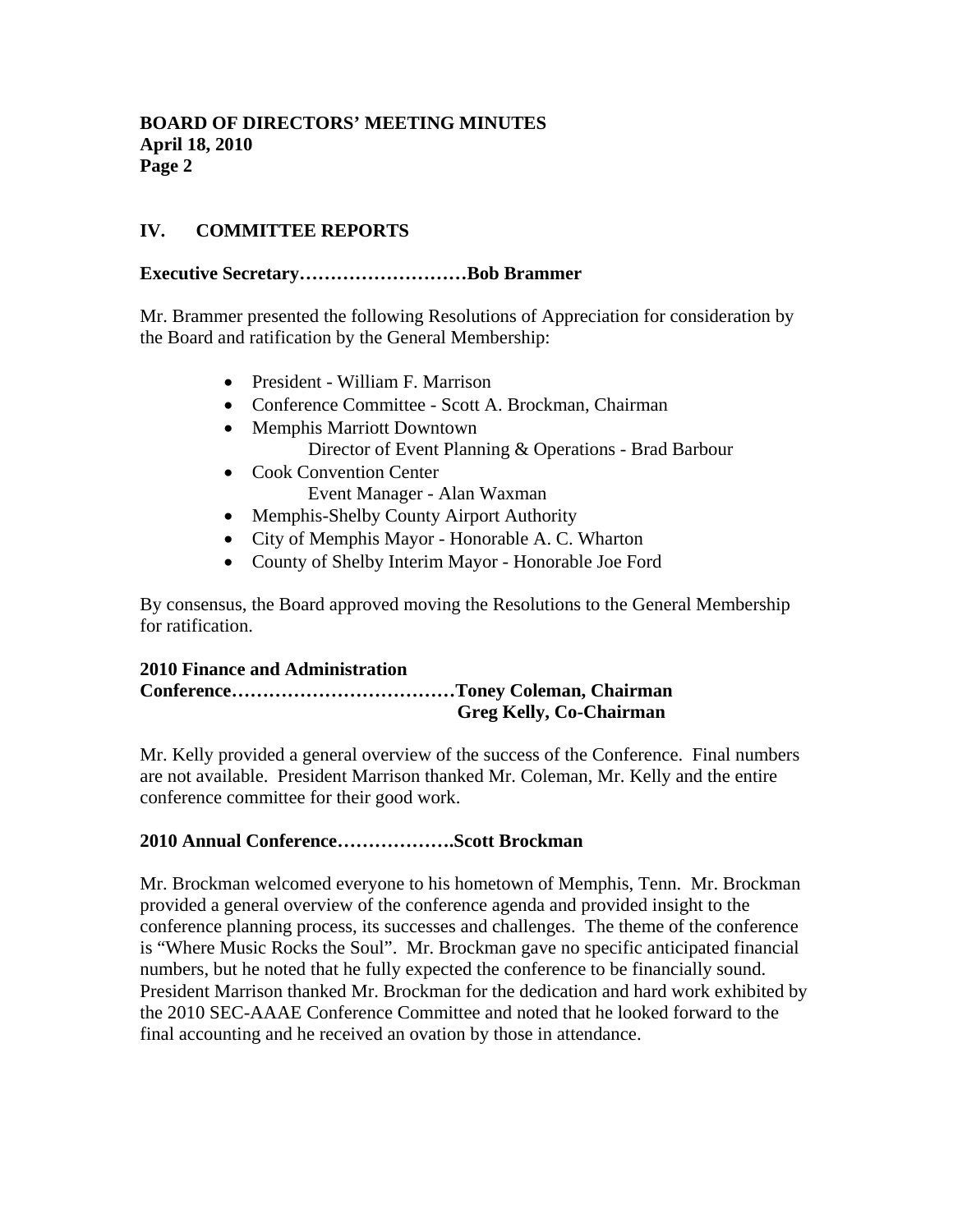### **2011 Annual Conference………………Thomas Hughes, Chairman Travis Greene**

Mr. Travis Greene reported the dates for the conference are April 3-6, 2011. The committee is currently negotiating with the Renaissance Riverview Plaza Hotel. Travis presented an overview of the conference planning process and the committee's progress to date was presented. All indications are this will be an outstanding event.

## **2012 Annual Conference……………….Greg Kelly, Chairman**

Mr. Kelly provided a video overview of conference planning to date. The dates are may 19-23, 2012 and hotels are still being considered.

## **2013 Annual Conference……………….Eric Frankl, Chairman**

Mr. Frankl was not in attendance. Mr. Clow reported that Mr. Frankl and his staff have begun their conference planning and it appears that the conference will be held at the Griffin Gate Marriott in Lexington, Kentucky. The dates for the conference are tentatively set for April 21-23, 2013.

## **Professional Education Committee……Scott Brockman, Chairman**

Mr. Brockman reported that no candidates were seated for their A.A.E. oral exams at this conference. He added that a full Accreditation Report was previously forwarded to the SEC-AAAE Board.

## **Scholarship Committee…………………Jeff Gray, Chairman**

Mr. Gray noted he was pleased to announce the SAMA/SEC-AAAE Educational Foundation Scholarship Awardees for the 2010 Program Year:

- Brendan Barriere, Junior, Florida Institute of Technology, Aviation Management (Grad 5/5/11)
- Casey Cascio, Junior, Louisiana Tech University, Aviation Management, (Graduation  $3/5/11$
- Todd Crawford, Senior, Auburn University, awarded the *William M. Fletcher, A.A.E., Memorial Scholarship*, Aviation Management (Grad 8/5/10)
- Amber Gray (*no relation*), Junior, Middle Tennessee State University, Aerospace Major (Grad 5/5/11)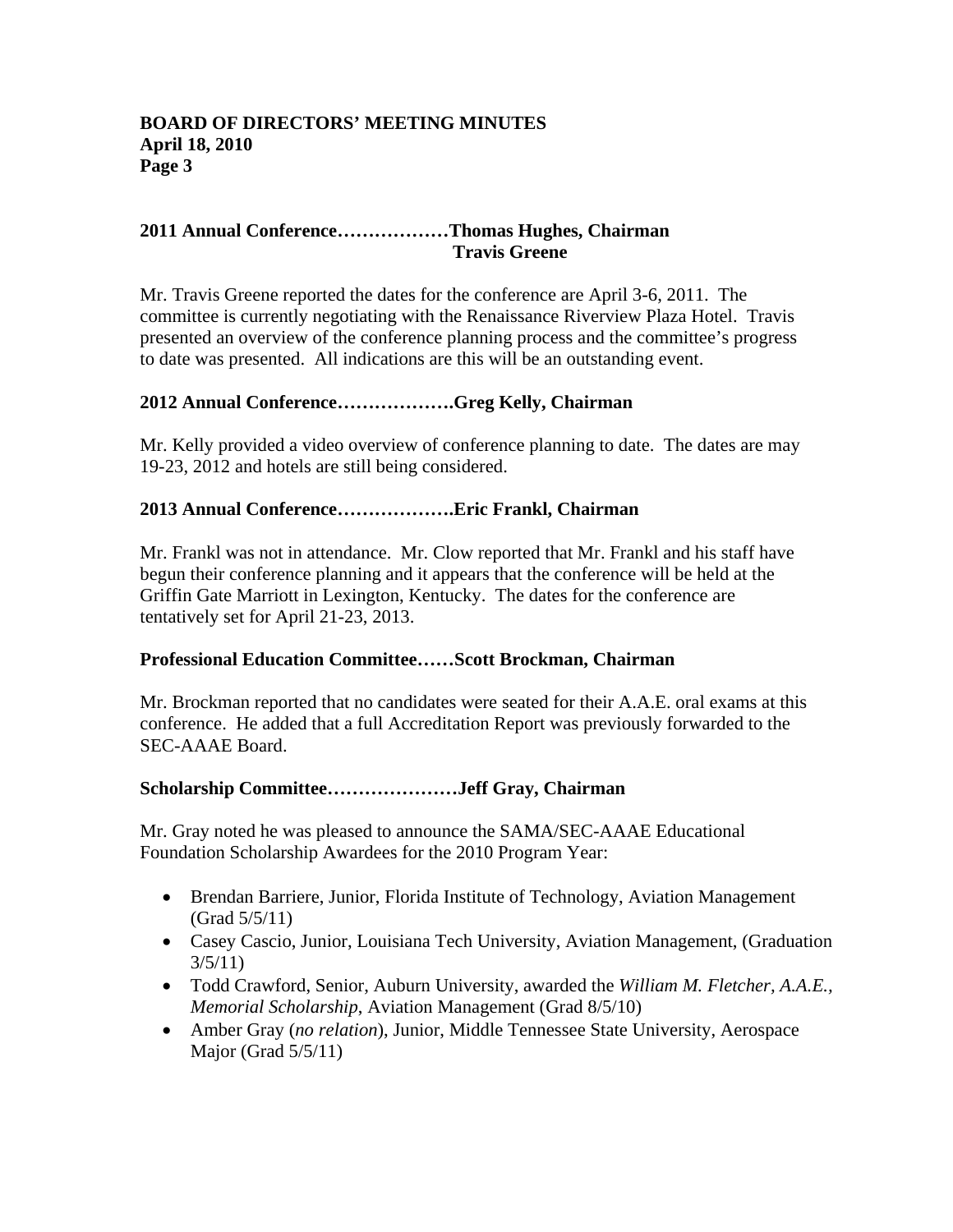- Francine Kelly, Junior, Florida Institute of Technology, Aviation Meteorology (Grad 5/5/11); and,
- Julie Lewis, Junior, Middle Tennessee State University, Aerospace Major (Grad) 12/5/11)

Mr. Gray added that the students' essays were available for review on request and he was most pleased with the general management of the program.

## **Corporate Liaison Committee………….Claudia Holliway, Madam Chairman**

Ms. Holliway reported the Chapter Awards had been prepared and were on-site for the Awards Luncheon. She submitted a full report on the Committee's work and an agenda for the upcoming Annual Corporate Membership Committee Meeting. President Marrison thanked Ms. Holliway for her continuing good work.

### **General Aviation Committee…………...Hope Macaluso, Madam Chairman**

Ms. Macaluso was not in attendance.

## **Membership Committee………………...Sean Tracey, Chairman**

Mr. Tracey was not in attendance.

# **Transportation Security Services (TSS) Committee…………………………….....Christopher Browne, Chairman**

Mr. Browne noted that the TSA remained without leadership; he commented on some new TSA procedures such as advanced imaging technology and throughput numbers at the checkpoint. He added that he was available for discussions offline.

### **Annual Conference Site Selection Committee…………………………….…Michael Clow, Chairman**

Mr. Clow noted that his committee had met following the Board of Directors' Meeting in Hutchinson Island, Fla., and committee members were assigned as liaisons with specific locations. The Committee was pleased to recommend Chattanooga, Tenn., as the venue for the 2014 SEC-AAAE Annual Conference. Following general discussion and appropriate kudos to Mr. Landugth, President Marrison noted that by Board consensus, the recommendation would proceed to the General Membership for ratification. Mr. Clow noted the conference audit was still under review as is the committee structure.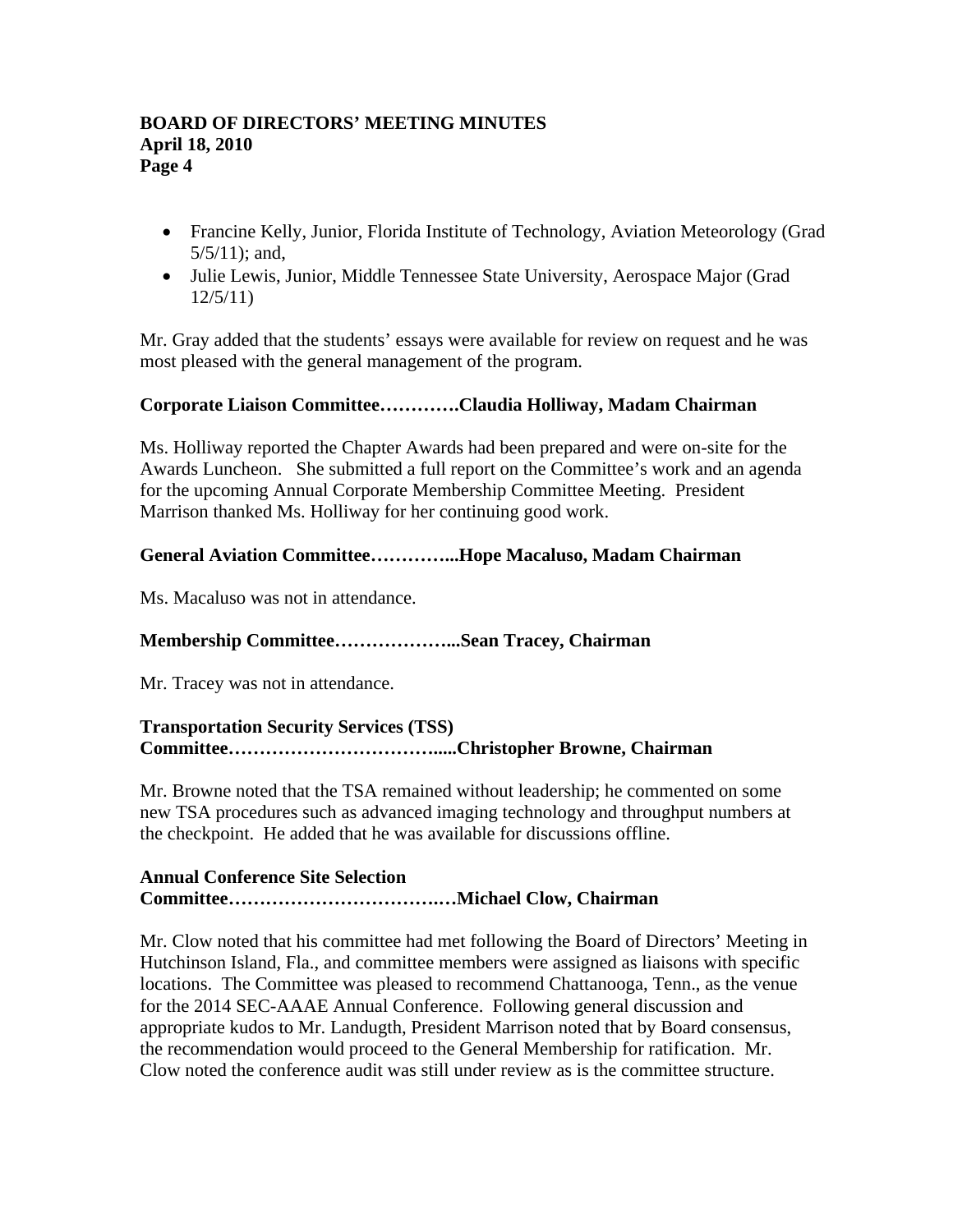### **Annual Conference Audits……………..Chris Browne**

Mr. Browne noted that the audit issues was turned over to the Site Selection Committee for review and the consensus was to not have a full audit but an administrative overview by the conference site and the Board.

### **Nominations Committee……………….Tom Bibb, Chairman Walter White Chuck Henderson**

Mr. Bibb thanked his committee for their good work and dedication to the nominations process and he offered the following slate of officers for consideration by the General Membership:

- Immediate Past President William Marrison
- President Scott Brockman
- President-Elect Mike Landguth
- Secretary-Treasurer Chris Brown
- Board of Directors Mike Clow
- Board of Directors Jeff Gray
- Board of Directors Judi Olmstead
- Board of Directors -Greg Kelly
- Corporate Representative on Board of Directors Claudia Holliway
- Appointment to AAAE Executive Committee Scott Brockman
- Appointment to AAAE Nominating Committee Larry Cox
- Nomination to AAAE Board of Directors Bill Marrison (Replacing Lew Bleiweis)

President Marrison thanked Immediate Past President Bibb and his Nominations Committee for a job well done and he further noted the slate of officers would be presented to the General Membership for their considerations and any nominations from the floor.

## **IV. V. OLD BUSINESS**

President Marrison noted that a vote was taken by email to table further discussion and reaffirmation of the Policy, *SEC-AAAE Progression Through the Chairs* for this Conference. He further noted the Board would hold a Special Meeting, possibly in Dallas, Tex., for a complete discussion pertaining to all Chapter Policies. He added that all other standing Policies would be presented to the General membership for approval and/or reaffirmation.